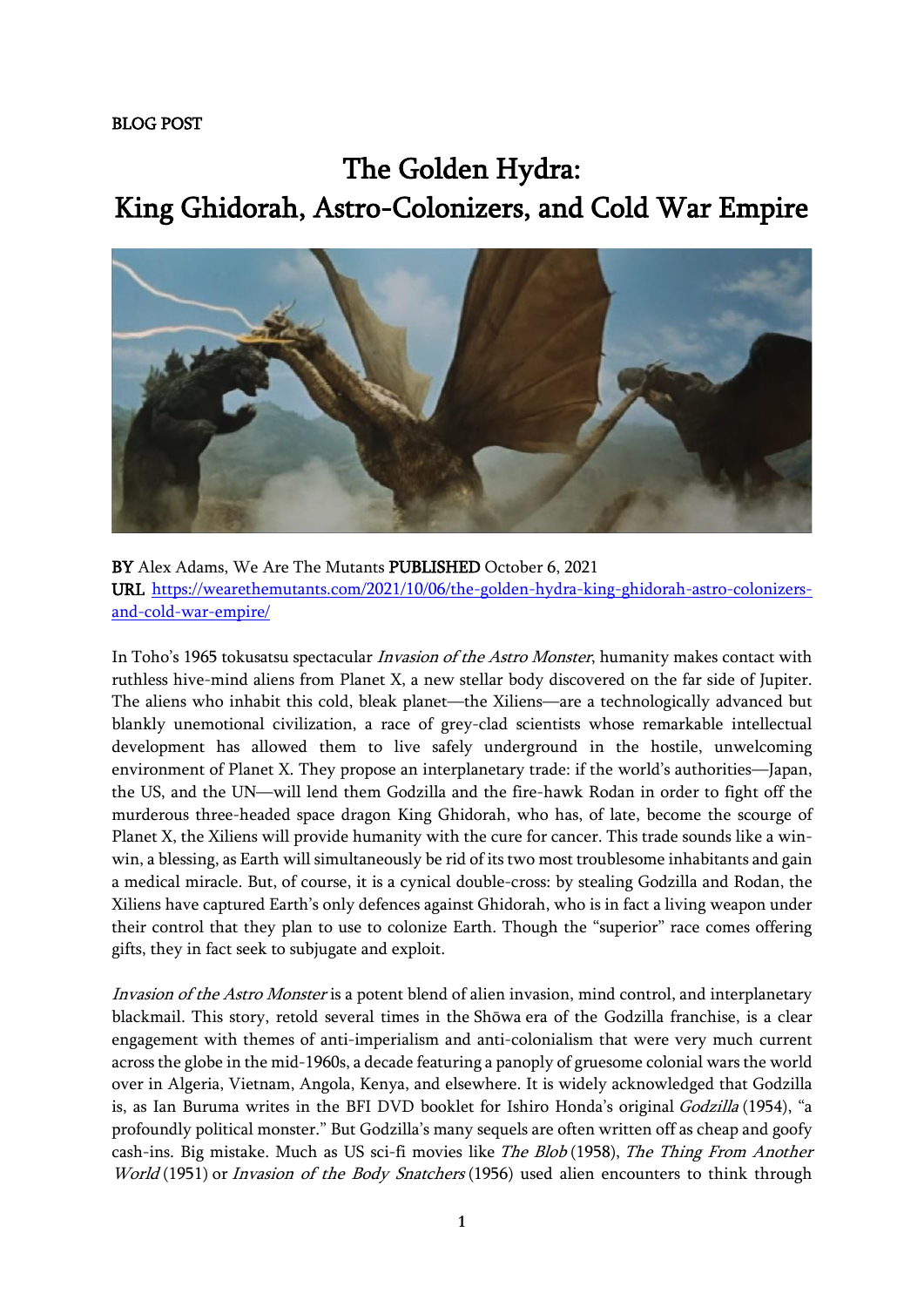themes of cross-cultural contact, colonialism, and communism, the Shōwa Ghidorah movies are a rich engagement with world-historical themes of Cold War antagonism, first contact, and imperial manipulation.

## A History of the Dragon

Godzilla has long been understood as a powerful symbol of nuclear devastation and the horror of war. While this is true, Godzilla has taken many forms over his seventy-year career, and he has symbolized a great many things. Philip Brophy writes that Godzilla is "less a vessel for [consistent](https://www.tandfonline.com/doi/abs/10.1080/13688790050001336) authorial and thematic meaning as he is a shell to be used for the [generation](https://www.tandfonline.com/doi/abs/10.1080/13688790050001336) of potential and variable [meanings](https://www.tandfonline.com/doi/abs/10.1080/13688790050001336)." This is true of many of his adversaries too. Monsters have always been tremendously flexible and evocative ways of digesting ideas, fears, and emotions, and Toho's Kaiju are no exception.

King Ghidorah, an enormous three-headed golden dragon inspired by [Yamata](https://en.wikipedia.org/wiki/Yamata_no_Orochi) No Orochi—a fearsome eight-headed dragon from Shinto mythology—is perhaps Godzilla's most frequently battled adversary. Along with Mechagodzilla, Rodan, Mothra, and Godzilla, King Ghidorah is one of the cornerstones of the Kaiju Big Five, and his antagonism with Godzilla headlines eight movies, with further variations on Ghidorah also appearing in *Godzilla: Final Wars* (2004) and the Heisei Mothra trilogy (1996-1998). In the Shōwa period (1954-1975), he is a villain in Ghidorah, The Three-Headed Monster (1964), its sequel Invasion of the Astro Monster, the blockbuster monster brawl Destroy All Monsters (1968), and, as a supporting character, in Godzilla vs. Gigan (1972). In the Heisei period (1984-1995), Godzilla vs. King Ghidorah (1991) would see Ghidorah inflicted on Japan by time-travelling saboteurs—not to mention his cyborgic resurrection as Mecha-King-Ghidorah at the film's climax. Ten years later, Ghidorah's role was reversed when he teamed up with Mothra and Baragon to save humanity from Godzilla in Shusuke Kaneko's Godzilla, Mothra, King Ghidorah: Giant Monsters All-Out Attack (2001). Later in the twenty-first century, King Ghidorah once again features as Godzilla's arch-nemesis in The Planet Eater (2018), the climactic movie of the Polygon Anime trilogy, and King of the Monsters (2019), the second movie in the ongoing Legendary MonsterVerse. No other monster confronts Godzilla so many times and in so many forms. His Cold War appearances are, thematically, particularly rich and rewarding.

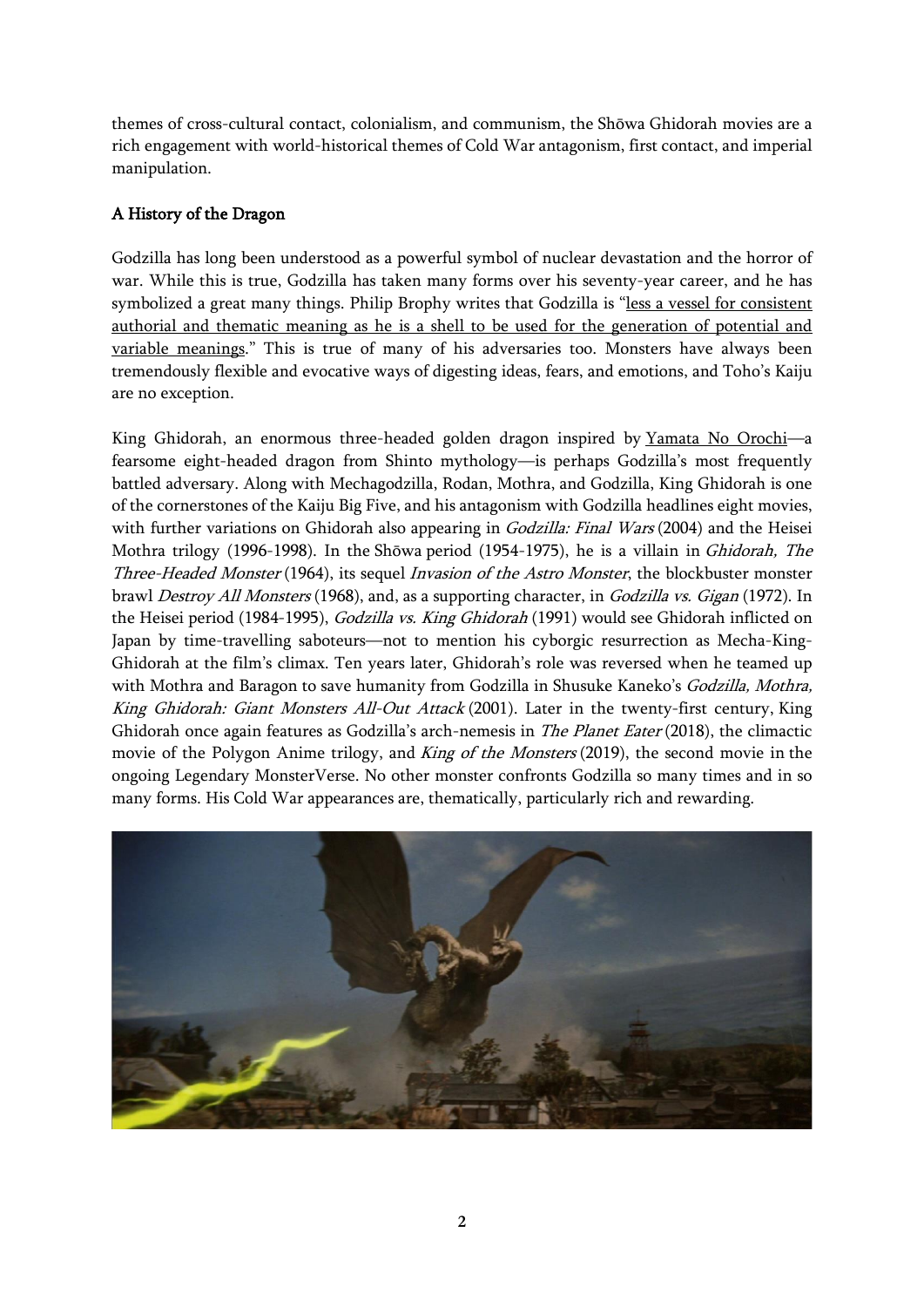King Ghidorah's first movie, *Ghidorah: The Three-Headed Monster*, is a crossover sequel that, through its incorporation of other successful Toho monsters into the Godzilla franchise, was the Avengers: Endgame (2019) of its day. In Rodan (1957), aggressive mining operations awaken a species of enormous and destructive prehistoric birds, and in Mothra (1961) a scientific expedition to Infant Island incurs the wrath of a colossal and beautiful winged insect. Both of these monsters would return in Ghidorah, meshing together their continuities with Godzilla's and building a wider fictional universe overflowing with Kaiju. Both Rodan and Mothra had a clear environmentalist emphasis, but *Mothra* is particularly explicit with its political themes. Through its characterization of the greasy capitalist Clark Nelson as an amoral and exploitative villain and its satire of the imperialist nation "Rolisica," the movie comments on Japan's geopolitical [conundrum:](https://www.filmstories.co.uk/features/the-marvellous-mothra-at-60-the-lessons-of-a-classic-monster-movie/) caught between the two nuclear superpowers, striving for more independence from American influence, and balancing the demands of economic prosperity and modernization with the desire to preserve traditional Japanese values. After the runaway success of *King Kong Vs. [Godzilla](https://wearethemutants.com/2021/03/25/the-greatest-showa-on-earth-1962s-king-kong-vs-godzilla/)* (1962/3), which fused monster spectacle with a satire of the advertising industry, Rodan and Mothra too would have their opportunity to confront Godzilla, enriching the franchise with political commentary.

The central themes of power and violence are developed iteratively through the Shōwa monster movies, from the nuclear allegory of Godzilla, the environmental anti-imperialism of the two Mothra films, and on into the Ghidorah movies, which comment much more explicitly on imperial violence and conquest. Mothra's first sequel, Mothra vs. Godzilla (retitled in the US as Godzilla vs. The Thing) was released early in 1964, and later that year Ghidorah, the Three-Headed Monster hit cinema screens as a winter blockbuster. The movie's bombastic plot saw the virtuous Mothra persuade the quarrelsome Rodan and Godzilla to team up against the alien peril Ghidorah, a beast more threatening and dangerous than anything anyone had seen before.

Perhaps the single most notable aspect of *Ghidorah: The Three-Headed Monster* is its lighter, more family-friendly tone. Where once they represented different flavors of doom, Rodan, Mothra, and Godzilla now come to humanity's aid and are openly celebrated as the triumphant heroes of the hour. This broader tonal appeal has sometimes been read as a disengagement from political themes, as the movie's crowd-pleasing entertainment value is seen as overriding any attempt to sermonize on social or political matters. Noted Godzilla investigator Steve [Ryfle,](https://books.google.co.uk/books/about/Japan_s_Favorite_Mon_star.html?id=cqSOkywWeX4C&redir_esc=y) for instance, writes that in this movie "high-brow issues like nuclear weapons and commercialism are abandoned in favor of pure, fast-paced escapism." But the central antagonism in the film—the clash between the alien Ghidorah and the trio of cooperating Earthly Kaiju—in fact extends the series' engagement with international politics even more boldly than the previous entries in the Godzilla series.

In a short tongue-in-cheek article in a 2000 issue of the Bulletin of the Atomic Scientists, Janne Nolan [writes](https://www.tandfonline.com/doi/abs/10.1080/00963402.2000.11456967) that Ghidorah's first movie works as a compelling example of the benefits of international security cooperation. The movie "is a clear demonstration that even mutants, despite tiny brains and a Darwinian environment, can understand the imperatives of cooperative security when survival is at stake. Maybe policy-makers will be next." Though Nolan is writing playfully here, this interpretation in fact has much to recommend it. Japan's post-1945 constitution was written by the occupying US forces, and it placed firm restrictions on Japan's ability to form an army of any kind. Over the following decades, this constitution and various additional security treaties that were added to it became increasingly controversial and unpopular across the political spectrum, culminating in violent protests in 1960. And there was plenty more happening abroad: China's regional influence and nuclear weapons program were growing, and China tested its first atomic weapon two months before Ghidorah was released; the USSR was a strong and expanding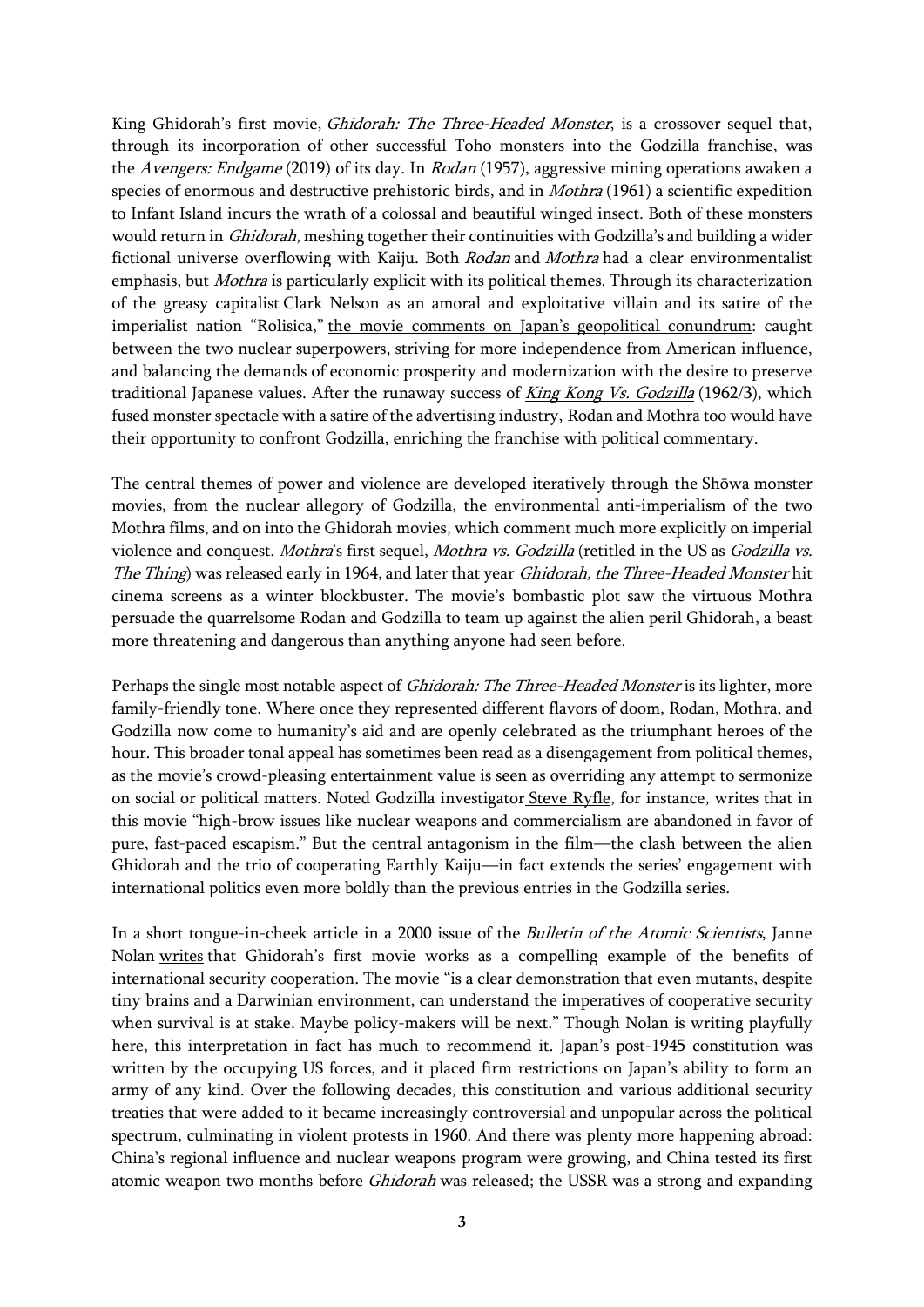regional presence; memory of the Korean War was painfully fresh; war raged, bloody and bitter, in Vietnam. Cooperative security, then (however reluctant and fragile), would be a theme that was at the forefront of many Japanese audience members' minds in 1964.



As we have seen, the sequel Invasion of the Astro Monster (originally titled Godzilla vs. Monster Zero) followed in 1965, omitting Mothra and sophisticating the narrative. Where in his first appearance Ghidorah's arrival on Earth had been a freak accident, in his second Ghidorah is cynically used against the Earth as part of an overtly imperialist venture by the Xiliens. Similarly, in Destroy All Monsters the Kilaak aliens hijack Earth's monsters and unleash Ghidorah with the explicit aim of blackmailing humanity into submission. The Kilaaks announce that they come offering peace terms that humanity must accept or die; sacrifices must be made if the Kilaaks are to build the perfect world.

This rhetoric of peace is a particularly evocative element of the films' representation of imperialism. Roman historian Tacitus famously wrote in Agricola, his history of the Roman conquest of Britain, that the Romans "make a [desert](https://www.jstor.org/stable/j.ctt183pb5x.7?seq=1#metadata_info_tab_contents) and call it peace." These words are spoken by Calgacus, a Caledonian war leader and resister of Agricola's conquest, a "barbarian" Briton who Tacitus turns into an eloquent critic of the violence of the Roman Empire. Calgacus's insight is that the bloodthirsty and warlike Romans, who conquer the entire world through slaughter, slavery, and pillage, cynically describe themselves as benevolent peace-bringers. Indeed, little has changed in the vocabulary of warlike empires: to this day, devastating imperial wars are justified as liberatory and civilizing, as the necessary violence that will bring enlightenment to the dark places of the world. Toho's Astro-colonizers, too, repeatedly speak the language of peace and cooperation while preparing to annihilate or enslave humanity. In 1972's Godzilla vs. Gigan (originally titled Earth Destruction Directive), Ghidorah is sidekick to the sinister robotic space-chicken Gigan, and once again both monsters are used against the Earth by an invading force of alien beings, this time the Nebula M aliens. In this one, huge cockroaches masquerading as humans are "striving to bring absolute peace to the whole world." By this, the Nebula M aliens actually mean that they are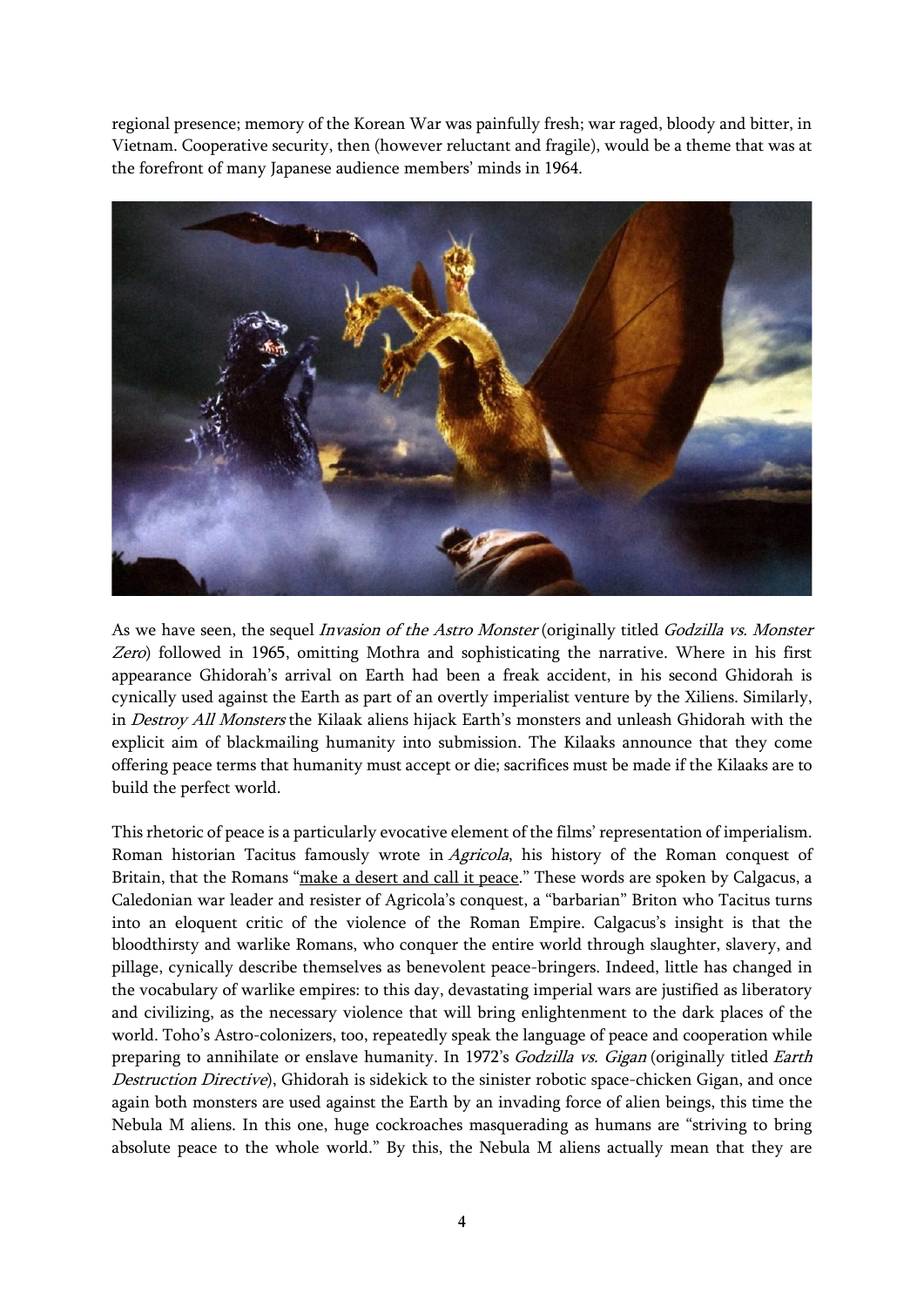plotting the eradication of humanity and the extractive exploitation of Earth's environment and resources.

## "Oh Glenn, I am governed by electronics"

This masquerade, in which alien cockroaches appear indistinguishable from ordinary humans, is an interesting thematic overlap with a particularly politically charged Cold War form: the espionage thriller. It is of course no coincidence that the monster stories in Ghidorah movies are often complemented by espionage stories involving the human characters. This was due both to the explosive popularity of 007—Sean Connery had swaggered and snogged his way through Dr. No in 1962 and From Russia With Love in 1963, initiating a global sensation still going strong in 2021 and the rise of Japanese Yakuza crime films that were beloved by audiences. Importantly, many generic elements of Japanese crime and espionage stories (and their Western counterparts) translated particularly well to science fiction, including mind control, subterfuge, infiltration, and double-cross.



Some of the movies' women are particularly important elements of the Cold War politics of the Shōwa Ghidorah stories. In *Invasion of the Astro Monster*, American astronaut Glenn's (Nick Adams) Japanese fiancé Namikawa (Kumi Mizuno) is revealed to be in fact a Citizen of Planet X, where all women look identical—she has been sent by the ashen-faced Commander to seduce and surveil Glenn with the aim of recruiting him to the Xilien cause. Like a sexual temptress from an Ian Fleming novel, she has used her feminine wiles to compromise and manipulate our wisecracking male hero. However, in a campy yet emotionally powerful scene, she defies her programming to declare her authentic love for him—for which crime she is vaporized by her superior. "Our actions are controlled by electronic computers, not by human emotions," explains the Xilien who coldly murders Namikawa. "When that law is violated, the offender is eliminated." Likewise, in Destroy All Monsters, Kyoko Manabe (Yukiko Kobayashi) has a small metal receiver implanted into her earrings, and, robotically, she follows the Kilaaks' every broadcasted command, blithely sowing destruction wherever she goes.

[Brainwashing](https://www.smithsonianmag.com/history/true-story-brainwashing-and-how-it-shaped-america-180963400/) was a major cause of political panic in the late 1950s and early 1960s. American POWs, horribly traumatized by their torture in communist re-education camps, were filmed falsely accusing themselves of war crimes, refusing repatriation, and regurgitating communist propaganda. This extreme ideological indoctrination was dehumanizing, depersonalizing, humiliating, and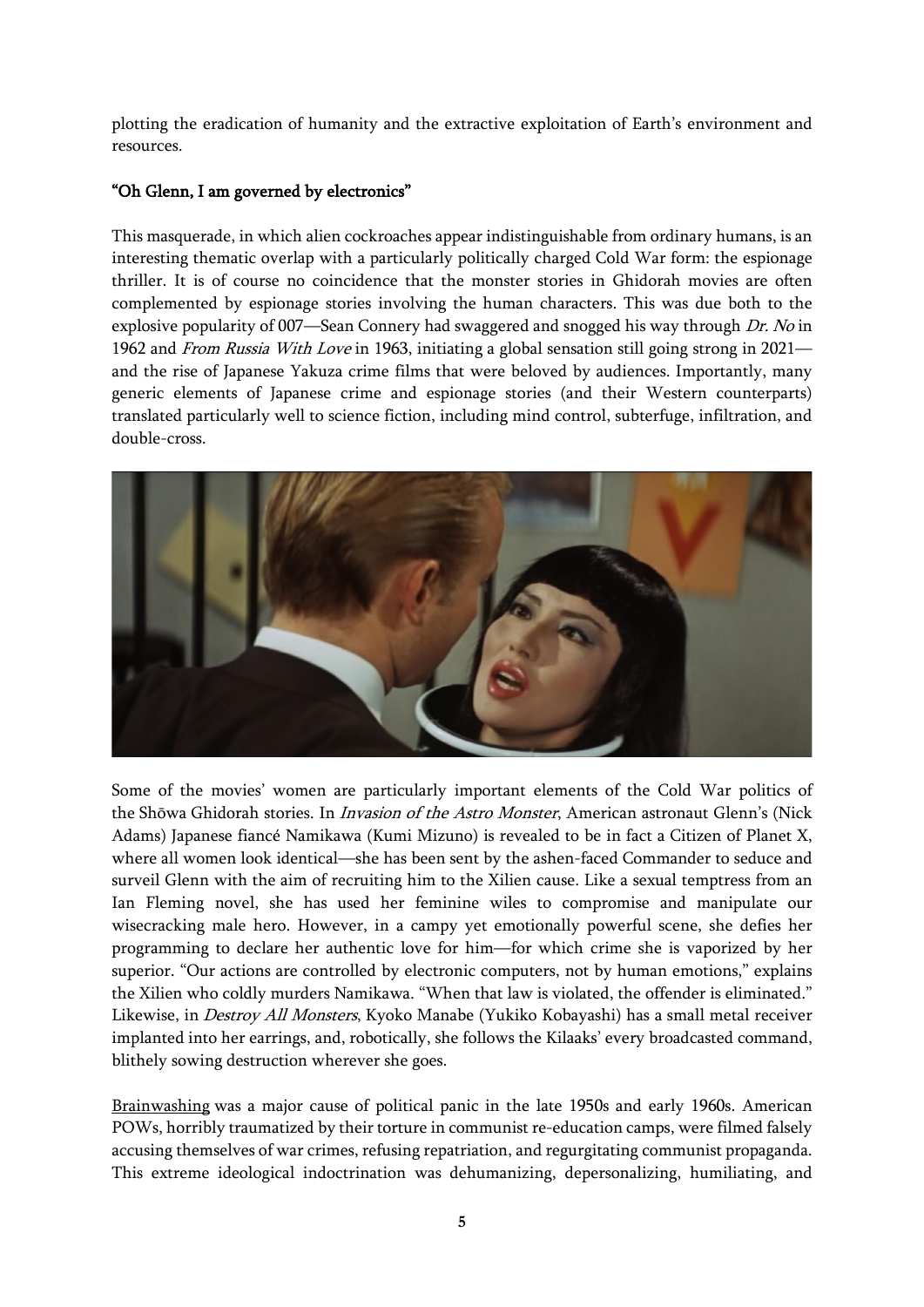appeared particularly terrifying because it seemed to show that the human brain could be rewired or manipulated to the extent not only that the prior personality was eliminated but, worse, that the victim appeared either blissfully unaware of or sycophantically grateful for their transformation. Very soon, however, the focus of the political panic sharpened, shifting from the suffering of the captured Americans to the possibility that repatriated soldiers could be reprogrammed into secret assassins whilst appearing, from the outside, to be respectable and well-integrated citizens.

In Richard Condon's 1959 novel The Manchurian Candidate [\(famously](https://www.youtube.com/watch?v=tgCyowLRfvA) adapted by John [Frankenheimer](https://www.youtube.com/watch?v=tgCyowLRfvA) in 1962), for example, the stepson of a prominent anti-communist senator is brainwashed and used as a remote-control communist assassin. The double agent, unaware of his own programming, is memorably described as "Caesar's son to be sent into Caesar's chamber to kill Caesar." Soon enough, of course, this would shift once more into a more generalized scaremongering about Soviet indoctrination, sleeper agents, and totalitarian mind control that clearly influenced Toho's Ghidorah movies. The enemy who seems concerned for our safety but who secretly plots our violent demise—the double-crossing double agent, the indoctrinated infiltrator—was a very widespread Cold War bogeyman, and he remains with us today in the modified form of the secretive "lone wolf" terrorist living and moving among us.



"The standard message" of the science fiction film, writes Susan Sontag in 1966's Against Interpretation, "is the one about the proper, or humane, use of science, versus the mad, obsessional use of science." Later: "Science is magic, and man has always known that there is black magic as well as white." The black magic of mind control is one of the most enduring aspects of Cold War political panic. In their attempts to "scientifically" understand Communist brainwashing, the CIA developed the [MKUltra](https://www.npr.org/2019/09/09/758989641/the-cias-secret-quest-for-mind-control-torture-lsd-and-a-poisoner-in-chief) program, a set of gruesome torture sessions masquerading as scientific investigations into the limits of human endurance. This program (and the assumptions about the scientific possibility of directing the human mind that underpin it) has continued to have terrible ramifications into the present, as [psychologists](https://www.theguardian.com/us-news/2020/jan/20/guantanamo-psychologists-cia-torture-program-testify) were brought in to develop the post-9/11 torture [program,](https://www.theguardian.com/us-news/2020/jan/20/guantanamo-psychologists-cia-torture-program-testify) pseudoscientifically dignifying scandalous mistreatment by presenting it as a controlled and methodical process of scientific investigation. In each of these cases, black magic is not magic at all, but simply, and sadly, torture. Of course, it is overreach to suggest that the Shōwa Ghidorah movies are about CIA torture; but it is clearly true that [brainwashing](https://wearethemutants.com/2021/09/23/mind-eats-matter-ed-hunts-the-brain/) and mind [control](https://wearethemutants.com/2017/11/14/commies-devils-and-mind-control-how-the-christian-right-engineered-satanic-backmasking/) have always been deeply political concerns.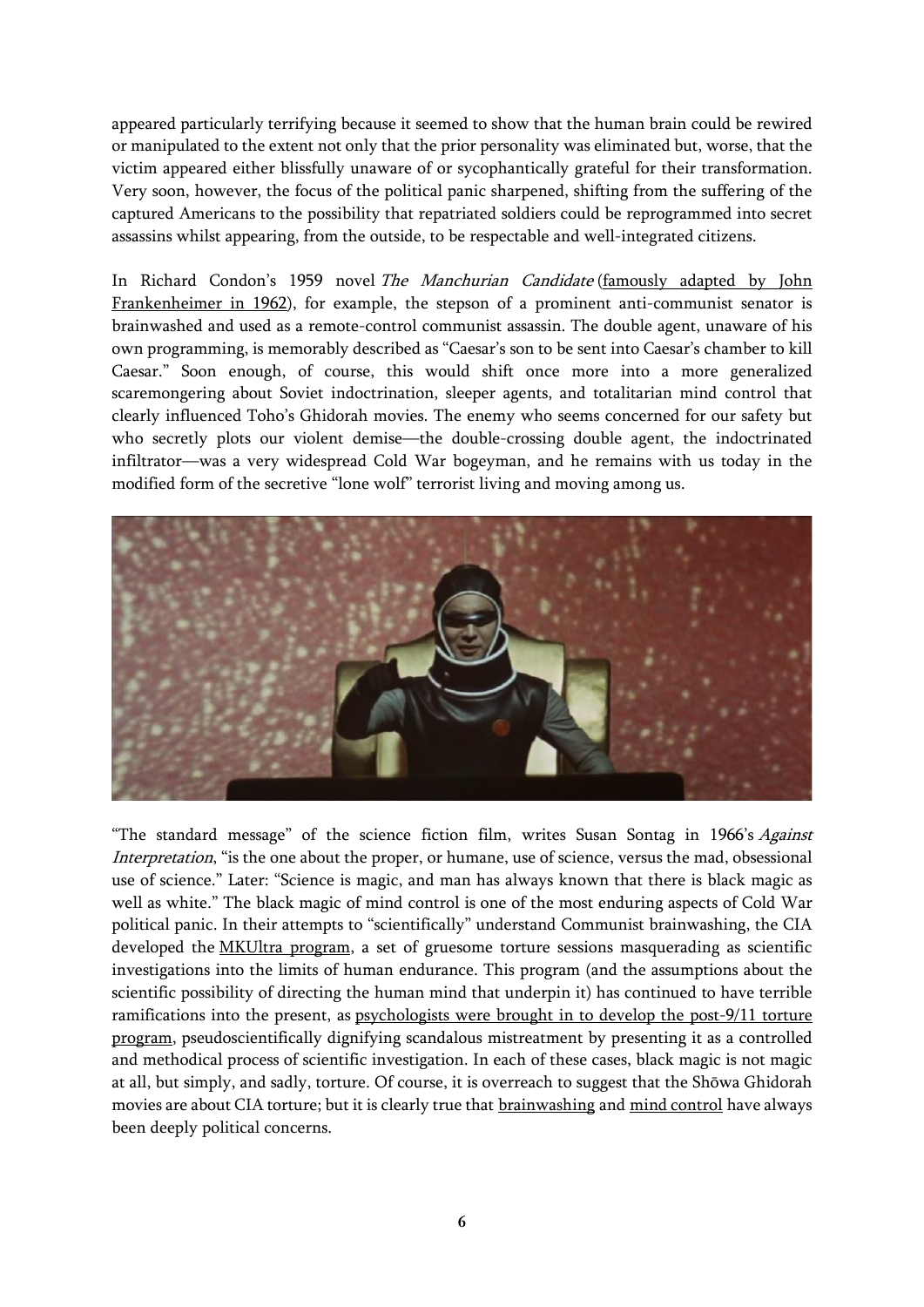## King Ghidorah: A Political Demonology

The four Shōwa movies featuring Ghidorah are, then, remarkably thematically consistent. Alien invasion, subterfuge, mind control, and monster cooperation (a kind of Kaiju anti-imperialism) are central to each of them. Most fundamental, however, is the theme of power. Ghidorah is, after all, a King: a total sovereign, breathing fire, exercising absolute and arbitrary power over everything he surveys. It's true that there is a lot of knockabout fun involved, but the Shōwa Ghidorah movies are also vibrant explorations of authoritarian power, of the political totalitarianism that was so powerful and such an omnipresent concern in the mid-20th century. Importantly, too, a major part of the appeal of the films is their ambiguity. It's difficult, after all, to say exactly which empire Ghidorah's villainous commanders are supposed to represent, and, in any case, pinning it down to one definite answer would only diminish the sloshy, sticky generosity of the metaphor.

But it is nonetheless interesting to think it through in terms of concrete possibilities. Since the relationship to the US was a matter of considerable controversy in 1960s Japan, the Astro-colonizers in these movies could well represent America—that most powerful and potentially violent of international actors, the occupier turned ally whose boot was slamming down heavily and noisily in Vietnam. The USSR was also a significant political concern, another expansionist superpower bearing down upon Japan; as we have seen, brainwashing was seen as a specifically communist tactic. But the Cold War period was also marked by precipitous decolonization and rapid, bloodsoaked political reconfiguration. The French suffered humiliating and ruinous defeats in Indochina and the Maghreb, most notably in the Algerian Revolution, a bitterly violent conflict abroad that caused the downfall of the Fourth Republic at home. Britain fought dirtily in harrowing counterinsurgency wars in Kenya, Aden, Cyprus, Malaya, and elsewhere. Portugal, too, prosecuted a gruesome campaign in Angola that ended in ignominious defeat. Japan, of course, had its own share of Imperial shame.

Invasion of the Astro Monster makes explicit reference to this global unrest in a startling montage of documentary photography that follows the revelation of the Xilien betrayal.





In the 1960s, cities the world over, including Tokyo, were the stages of protests, unrest, and heavily militarized police crackdowns as groups representing a wide array of new political forces rose up